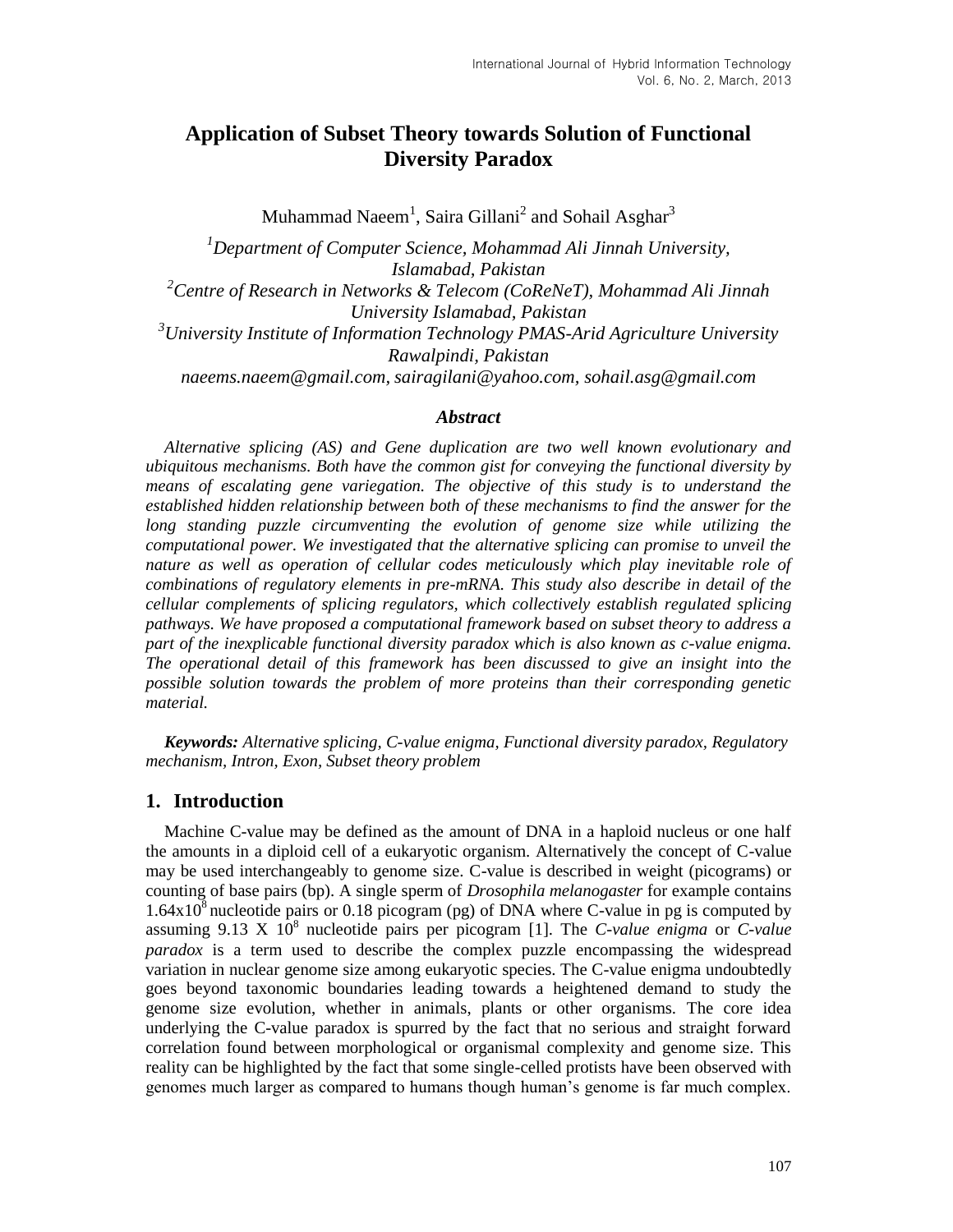Such observation may negate the popular evolutionary theory. Briefly but important and independent component question of the C-value enigma can be summarized as:

### *What types of non-coding DNA are found in different eukaryotic genomes, and in what proportions?*

Gregory [2] illustrated some interesting statistical values related to C-value enigma for haploid nuclear DNA over the data summarized. The graph is plotted between C-value in picogram versus various species. Vertical line in each bar is portraying the average of C-value. The graph is depicting that most C-value in animals as well as in plants are small with a few exceptions of some groups. Gregory [2] showed in this graph that there is no correlation or connection ever observed so far between the complexity of different species and their related genome size. Gregory in quest of investigation for C-value paradox reported that variation in genome size is principally due to direct selection on the amount of bulk DNA through its underlying effects on cell volume and organismal cellular characteristics [2, 3, 4].

Second part of this puzzle narrates that "*From where does this non-coding DNA come, and how is it spread and/or lost from genomes over time?*"

C-value puzzle has been a renowned problem in the field of molecular biology. It can be concluded that species related specific characteristics emerged as a surprise to the early researchers where several orders of magnitude of genome materials was revealed among various eukaryotes. It was stated that "*the lowly liverwort has 18 times as much DNA as we, and the slimy, dull salamander known as Amphiuma has 26 times our complement of DNA"* [5].

### Third part of the puzzle describes: "*What effects, or perhaps even functions, does this noncoding DNA have for chromosomes, nuclei, cells, and organisms?*"

A possible answer to solve this puzzle leads to develop two broad kinds of theories. These include *mutation pressure* and *optimal DNA* theory. In *mutation pressure* theory, major portion of non-coding DNA in eukaryotic genomes is considered as *junk* or *selfish* DNA. The role of non coding DNA is limited to only evolution of secondary DNA through transcriptional and translational regulation of protein-coding sequences. On the other hand optimal DNA theory is focused on highlighting the strong connection between DNA content, cell and nuclear volumes. Most of the available evidences go in favor of later theory. Gregory (2001) developed a model of nucleotypic influence which falls under the category of *optimal DNA* theory. They by means of the result obtained from this model, concluded that large amounts of DNA exhibit large and slowly dividing cells.

### Fourth part of the C-value enigma argues: "*Why do some species exhibit remarkably streamlined chromosomes, while others possess massive amounts of non-coding DNA?*"

Analysis of genome size is directly related to the understanding of the functions of genetic material. Such analysis leads to the scrutinization of mRNA diversity which acts as a signature of genome functionality. The foundation of novel genes and its associated new functionalities is an important step towards evolution of organisms [6]. It was reported that more than seventy percent of whole human genetic material can generate multiple transcripts via alternative splicing [7, 8]. Exon shuffling, gene duplication, lateral gene transfer, retro position, *de novo* origination and gene fission/fusion are considered essential means in novel genes generation [8, 9, 10]. Alternative splicing can be considered as an essential step towards proteome diversity and transcriptome. This makes alternative splicing an exciting and appealing area of interest during the evolutionary course. Although new genes typically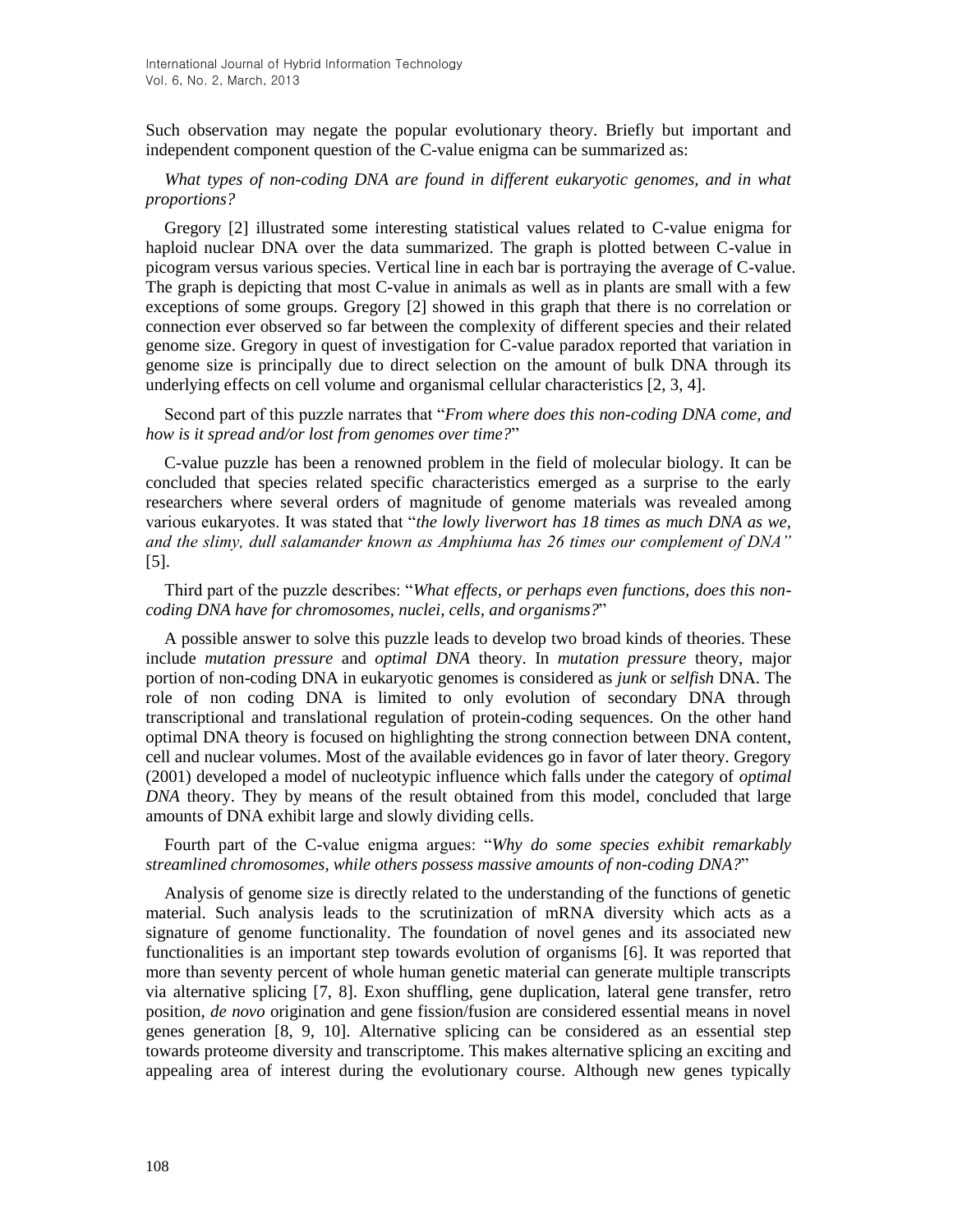evolve swiftly in structure, sequences and expression, the evolutionary pattern of alternative splicing in new genes and the molecular mechanisms involved in this alternation still needs to be investigated in depth [6].

In the domain of molecular biology, splicing can be described as a posttranscriptional alteration of RNA. The discovery of RNA splicing was made during 1970s, an era considered as overturning years in the domain of gene expression. In the same period it was also discovered that some of the RNA molecules have the ability to splice themselves; this discovery of self-splicing ability in the protozoan *Tetrahymena thermophila* was awarded with the Nobel Prize in 1989. Splicing is characterized by the removal of intron followed by fusion of remaining exons. Splicing is a mandatory requirement for the classic eukaryotic mRNA prior to its translation into proteins. Splicing in majority of eukaryotic introns is performed in a chain of reactions. This chain of reactions includes catalyzation by the spliceosome, a complex of small nuclear ribonucleoproteins, and self-splicing introns. The exon composition of the same mRNA can be rearranged in diversified patterns yielding a variety of unique proteins. In molecular biology, such phenomenon can be described as alternative splicing. Alternative splicing can take place in variety of ways including extending exons, skipping exons or even retaining one or more introns.

The last but not least part of the quiz give forth the question: "*Why does the number of proteins exceed the number of protein coding genes?*"

In this paper, the study investigated is explicitly not an examination of all of the questions formulated in notable C-value enigma, rather we have targeted towards the last question of this paradox. We have proposed a computational approach towards the solution of the Cvalue enigma. Our study pointed out that a part of this problem can be resolved by means of mathematical set theory problem. Our approach is focused on converting a big set into smaller sub set. The cross intersection of these entire sub-sets may give rise to all of the possible candidate protein out of DNA/mRNA genetic material.

Wakamatsu, *et al.*, [11] examined the mRNA diversity of genes after inducing neuronal differentiation in human NT2 teratocarcinoma cells using all-transcriptional retinoic acid (RA). Their examination brought the results that 274 genes generated multiple protein-coding transcripts by means of alternative splicing. They also identified that gene exhibiting different RNA-induced alters in the expression of their protein-coding transcripts. Zhan, *et al.*, [6] identified new genes in the Drosophila melanogaster lineage while investigating alternative splicing and possible functional consequences of these genes. They also argued that new genes tend towards exhibiting low degree of alternative splicing. They highlighted that loss of introns in retroposed new genes is responsible for one third of the low-level alternative splicing, whereas partial gene duplication without alternative splicing exons and mutations in the duplicated alternative splicing exons/introns collectively have resulted in two-third alternative splicing losses in new genes. They concluded that reducing the degree of alternative splicing is a broader inclination towards all categories of new genes. They described that alternative splicing with tissue expression pattern of new genes had somewhat less expression level. Zhan, *et al.*, [6] concluded that these new genes are likely to have gained diverged structures and expression patterns from their parental genes after alternative splicing. Matuda, *et al.*, [12] investigated alternative splicing for dihydrolipoamide succinyltransferase (DLST) gene which is a mitochondrial protein. They identified an uncharacterized protein found reacting with an anti-DLST antibody in the I bands of myofibrils in rat skeletal muscle. Their results implied that a pyrophosphate concentration N10 mM was mandatory to elicit the protein from myofibrils in the presence of salt with a higher concentration than 0.6 M, at an alkaline pH of 7.5–8.0.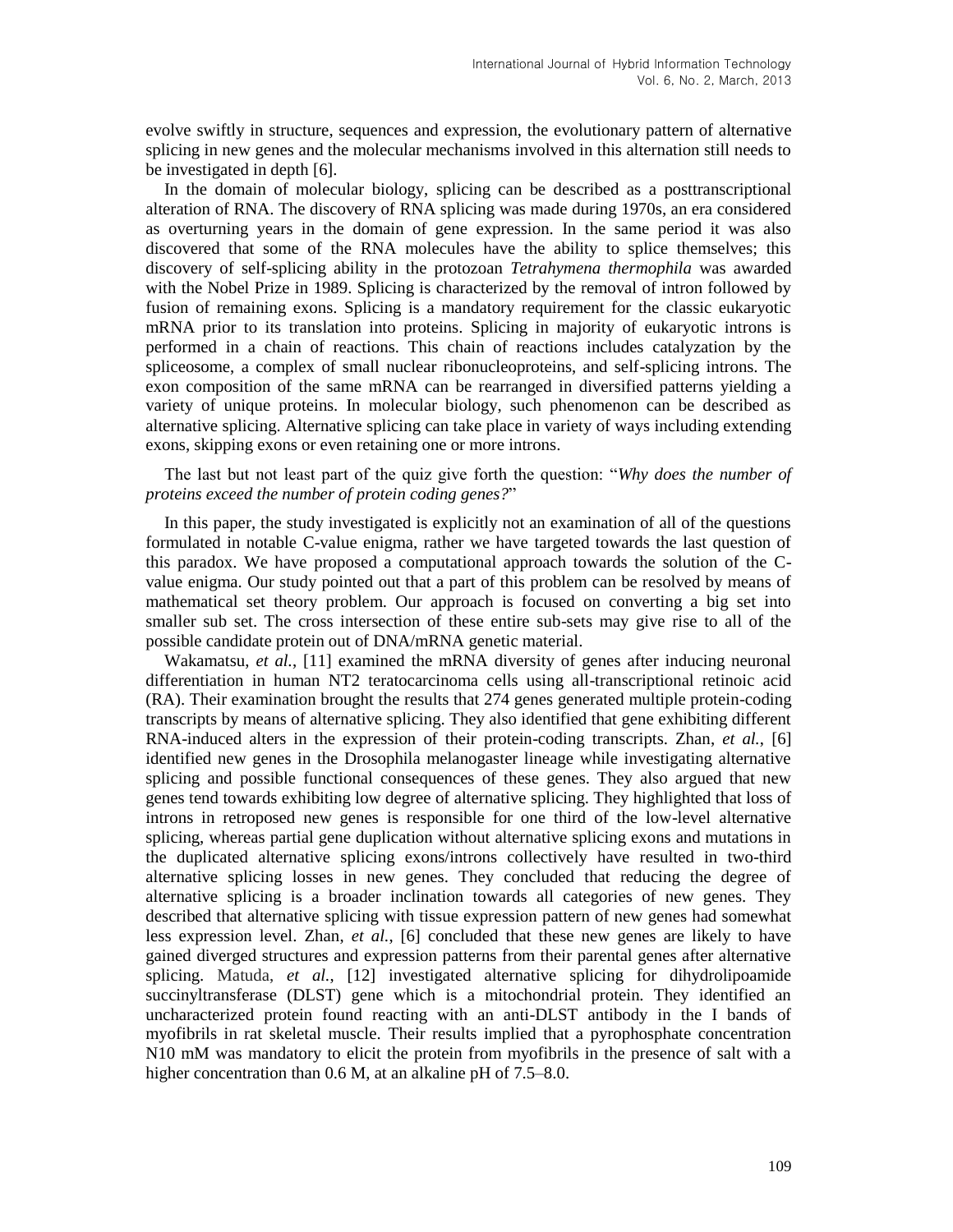Jin, *et al.*, [13] described that gene duplication and alternative splicing are two main evolutionary mechanisms responsible for the functional variation by means of enhancing gene diversification. They implied that the proportion of alternative splicing loci and the average number of alternative splicing isoforms per locus are observed larger in duplicated genes in comparison to those in singleton genes while establishing the evolutionary relationship between gene duplication and alternative splicing. They also showed that small gene families have larger proportion of alternative splicing while larger average number of alternative isoforms per locus than large gene families.

Lareau, *et al.*, [14] argued that human genome has far fewer genes than expected. They described that alternative splicing may give rise to proteome expansion while bridging a perceived complexity gap. They also argued that alternative splicing may be commonly believed to affect more than half of human genes. It was concluded that alternative splicing may lead to multiple alternatively spliced mRNA isoforms, resulting generation of mature mRNAs and ultimately polypeptides which can be remarkably related or highly different while originating from the same locus [15, 16]. Black (2003) implied that alternative splicing is a core model in genetic regulation. They described that diversity in splicing patterns is a crucial source of protein diversity from the genome. They discussed about the combination of tissue specific splicing complex system using the Drosophila sex determination pathways.

It was reported this fact that there exist a violation of the concept stating 'one gene, one polypeptide' axiom [16]. They argued that alternative splicing permits individual genes to express multiple protein isoforms. Such role of alternative splicing eventually results in generating complex proteomes. It was also described that in the area of quantitative gene control, alternative splicing may exhibit many concealed functionalities. Exhibitions of these hidden functionalities can be achieved by targeting RNAs for nonsense-mediated decay. They described that conventional gene-by-gene examination of alternative splicing mechanisms can be accomplished by global approaches.

Marcus [17] proposed a partial solution to the C-value enigma. They described that during half century, no explicit statistical comparisons between C-value size to its corresponding organism complication have been presented. However, performing their experimentation of sequenced genomes on 139 prokaryotic and eukaryotic organisms they highlighted that there are noteworthy positive correlations may likely exist between measures of genome size to its complexity in comparison to measures of non-hierarchical morphological complexity. They observed that these correlations are non-trivial to correction for phylogenetic history by means of independent contrasts. They reported that the C-value enigma is likely to be more apparent in smaller genomes organisms. They also reasoned out that morphological complexity and genome complexity correlate positively with one another considerably in fact.

Koren, *et al.*, [18] described that Alternative 3' and 5' splice site events comprise a non trivial role among all of the alternative splicing events. They showed the correlation of these events to various splicing diseases. They also described that a limited distinguishing features have been identified so far which are related to alternative cassette exons. They identified important features of constitutive exons, alternative cassette exons, alternative 3′ss and 5′ss exons. Their results discovered that alternative 3′ss and 5′ss exons are observed in between constitutive and alternative cassette exons, while the constitutive side and alternative side look a lot like constitutive exons, and alternative cassette exons respectively. The other interesting discovery was related to symmertry level feature of both altervative 3′ss and 5′ss exons showing low frame-preservation effect while the sequence between both of them exhibit high symmetry levels.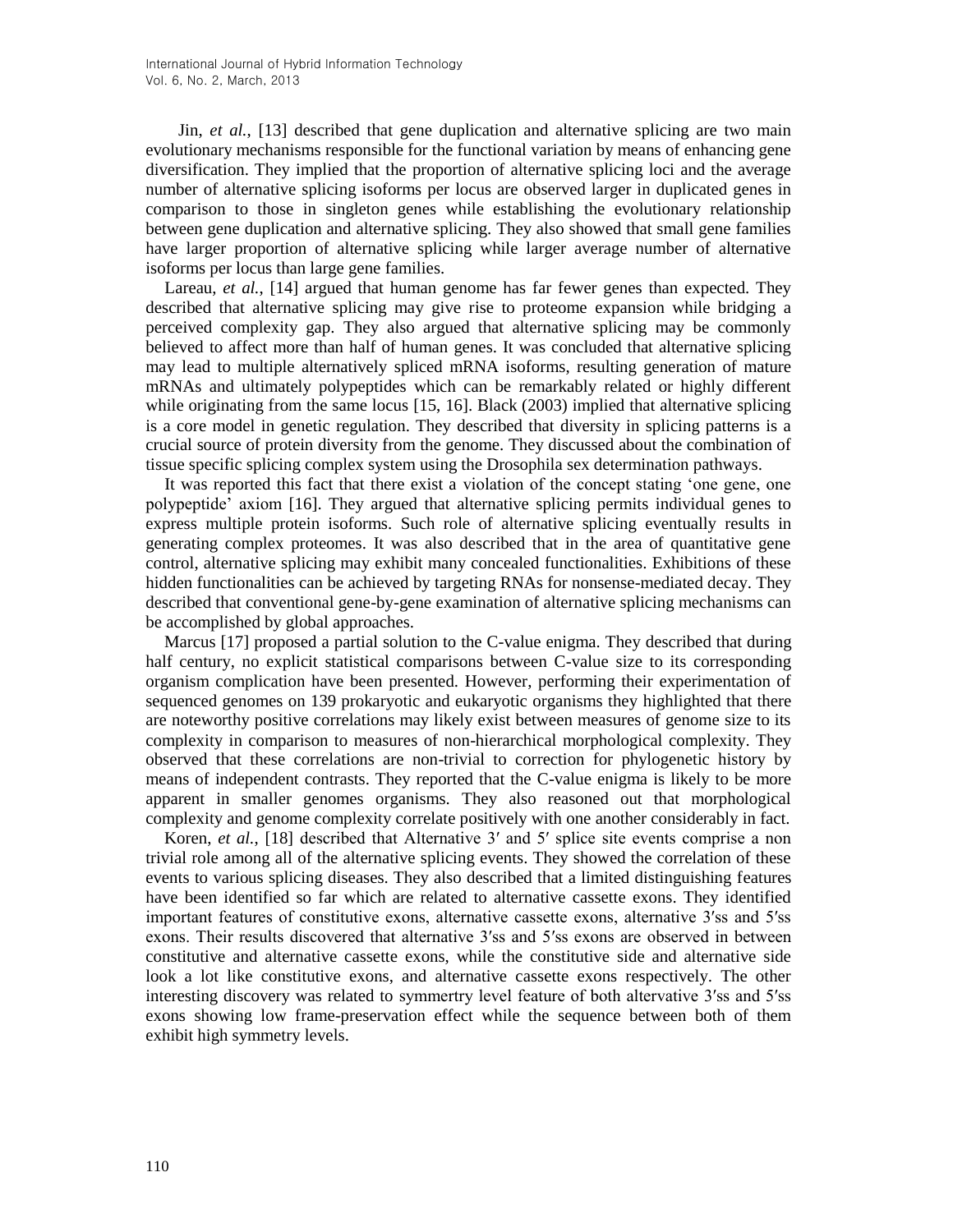## **2. Methodology**

Based on the literature review investigated, we concluded that though a partial answer to C-value enigma appeared when non-coding DNA was explored. However, C-value enigma related to one protein per polypeptide hypothesis still not clearly enlightened. We introduced a computational heuristic to solve the issue of inconsistency between the numbers of proteins to their relevant protein coding genes issue. The input of the proposed technique in this methodology will be DNA material in *fasta* format. The final outcome of the technique will be a complete list of all proteins which can be expressed out of any given nucleotide sequence of DNA or RNA .

### **2.1 Statement of Alternating Splicing Problem**

Alternative splicing problem is to identify the genomic sequence. A gene is a set of exons, intron and poly-A tails. Each of them is a substring of genomic sequence G such that  $G_i \in Exon \mid Intron \mid Poly-A$  where  $\Gamma = \{g_1, g_2, \ldots, g_n\}$  is of substring with  $g_1 \prec g_n$ .

Algorithm 1 describes the possible implementation of alternative splicing technique. It starts by selecting the genes nucleotide sequences. The next step is to initialize these sequences. The algorithm selects each of the genomic sequence comprising of a series of nucleotide sequence. Each genomic sequence is subjected to all of the steps as described in the Figure 2 of proposed.

```
G = G - gif countBaseNucleotide(g) <> threshold
   G = G - gif stopSignal(g) = falseG = G - gif startSignal(g) = falseG = G - gif ValidateNu cleotideBa se(g) = false\forall g \in GGeneSet G = \{g_1, g_2, g_3...g_n\}G = \{g_1, g_2, g_3, \ldots, g_n\}Exon \leftarrow Exon \cup enen \leftarrow Identifica tion (g, B)Intron \leftarrow Intron \cup in
in \leftarrow Identifica tion (g, B)Splicesite \leftarrow Splicesite \cup spsp \leftarrow Identifica tion (g, Codon, B)B \leftarrow B \cup bif (b = Mar \, \text{ker}[i])\forall b, b \in gg = \bigcup : B \subseteq (Adenine \vee Uracine \vee Cytocine \vee Guanine))b_i \in B\in
```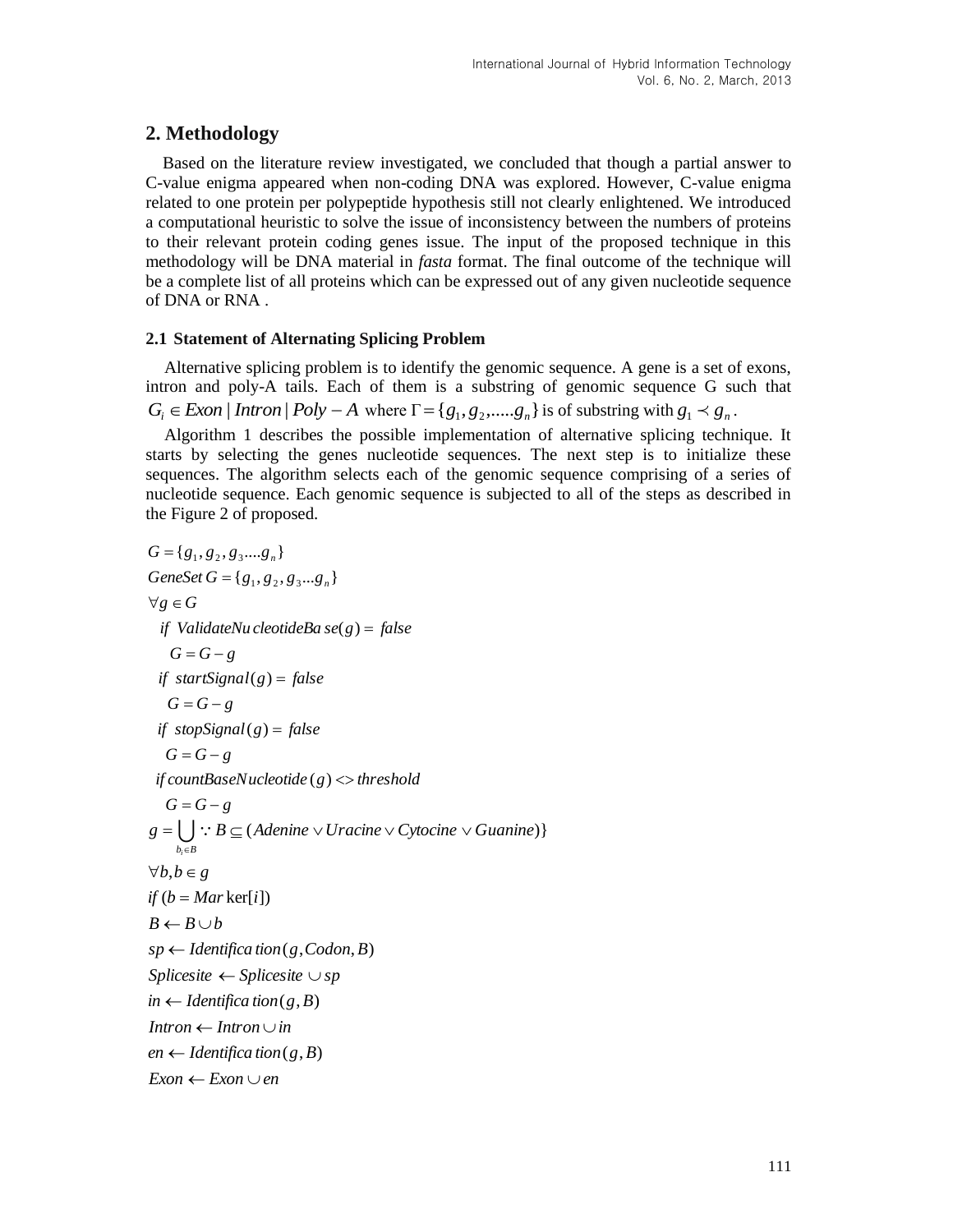International Journal of Hybrid Information Technology Vol. 6, No. 2, March, 2013

 $proteinSet \leftarrow UniprotAPI$  (pt)  $\forall pt \in possible$  *proteinSet*  $possible$  *proteinSet*  $\leftarrow$  *Combine*(*in*, *ex*, *pl*)  $\forall in \in \text{int} \text{ron} \land \forall en \in \text{exon} \land \forall pl \in \text{PolyA}$ , , } *SinglePoly A SingleUTR* { , *if g SingleExon SingleIntron Stop*



**Figure 1. Algorithm for Computational Solution**

**Figure 2. Proposed Methodology for Computational Solution of c-Value Enigma**

In the Figure 2, we have shown our proposed methodology. This methodology consists of following steps.

**Step-I.** DNA Genes Acquisition: This step deals with the preprocessing of the raw data obtained from various biological data source web sites. An important feature of all of these steps is that from step one to last step, all data is also being stored in a database so that an archive can be generated. Such archival repository may be helpful for in depth analysis or data mining of genes, proteins and RNA data.

**Step-II.** Validation of DNA Genes: Validity of the DNA genes is an important step in any methodology. We focused on three aspects of validity which include validity of nucleotide bases as it must contain adenine, cytosine, guanine and thymine or uracil. If the gene is containing any other letter then such gene would be termed as invalid gene. The other two validations are related to checking its start and stop signal and conformation of minimum number of nucleotide base.

**Step-III.** Identification: Identification of various parts of a gene is the most critical part of our methodology. This step is most versatile and dynamic due to its intrinsic nature of biological material's diversity. Spliceosomal introns are usually found in eukaryotic protein-coding genes. For splicing, within the intron, a 3' splice site, 5' splice site, and branch site are entailed. The 5' splice site also known as splice donor site includes an almost invariant sequence of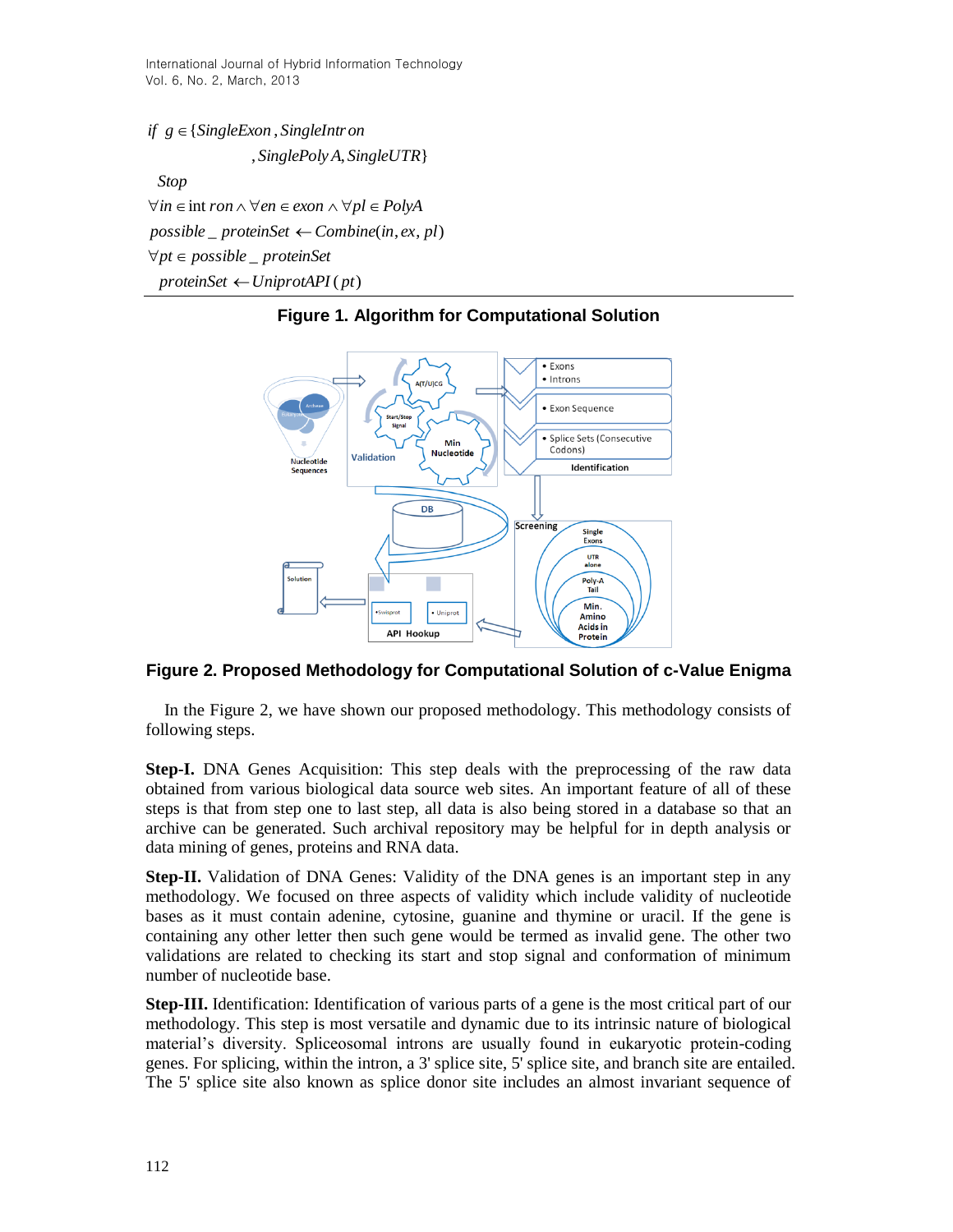Guanine and Uracil (GU) at the 5' end of the intron, within a larger, but less densely preserved consensus region. The 3' splice site also known as splice acceptor site terminates the intron with an invariant Adenine and Guanine (AG) sequence. Upstream (5'-ward) from the AG, a region high in pyrimidines (C and U) or polypyrimidine tract is found. Upstream from the polypyrimidine tract can be termed as the stem point, which includes an adenine nucleotide. Clancy [19] and Black, *et al.*, [15] described that *cryptic splice site* may be observed due to point mutations in the underlying DNA or errors during transcription resulting in part of the transcript normally goes unspliced. This eventually results in a mature mRNA with a missing part of an exon. This leads to the point that mutation can cause a deletion in the final protein though it normally affects only a single amino acid. Considering into these fact in this step exons, introns and poly-A tail are identified and marked. This helps us in marking gene splicing site location so that we can cut down the gene into its various respective parts. The computational complexity of this step is critically important. The conventional technique might lead to exponential growth of complexity. However we have adopted the technique in which a big set is divided into smaller sub sets. Such heuristic will eventually reduce the complexity of this step.

**Step-IV.** Screening: The outcome of the previous section will deliver a sequence of nucleotide base. However this is not sufficient for inferring proteins out of it. The possible reason behind this is buried in the fact that at the end of the identification, we may come up with single exon, single intron or single poly-A tail etc. Obviously such small parts are not enough to express genes. So any such outcome is simply discarded in this step.

**Step-V.** Cross Multiplication: The crux of our technique lies in this step. As depicted by Figure 3 this step is related to mathematical sub set theory problem. Before this stage, we have successfully identified introns, exons, poly-A tails etc. These materials can now be treated as the input for the cross multiplication of data items. All of these genetic materials are available to us in form of sequence of nucleotide bases. Our goal is to generate all possible candidates out of combining these subsets. All of the possible outcome would be termed as possible protein which will be subjected to step-5. Figure 3 is showing first scan of the heuristic on the data set, in which six datasets  $5'$  and  $3'$  terminus sides, two introns, two exons are included. Cross section of all of these datasets would yield a candidate protein say, P-1. Other possible candidate proteins P-2 to P-7 are generated by skipping any one member of the data set. This is the detail of first scan of cross multiplication. In the other scan, two members out of this set would be left over while joining rest of the data set values. At the completion of this step, we will have  $2<sup>6</sup>$  candidate proteins.



**Figure 3. Seven Possible Proteins out of six spliced parts, stage-I**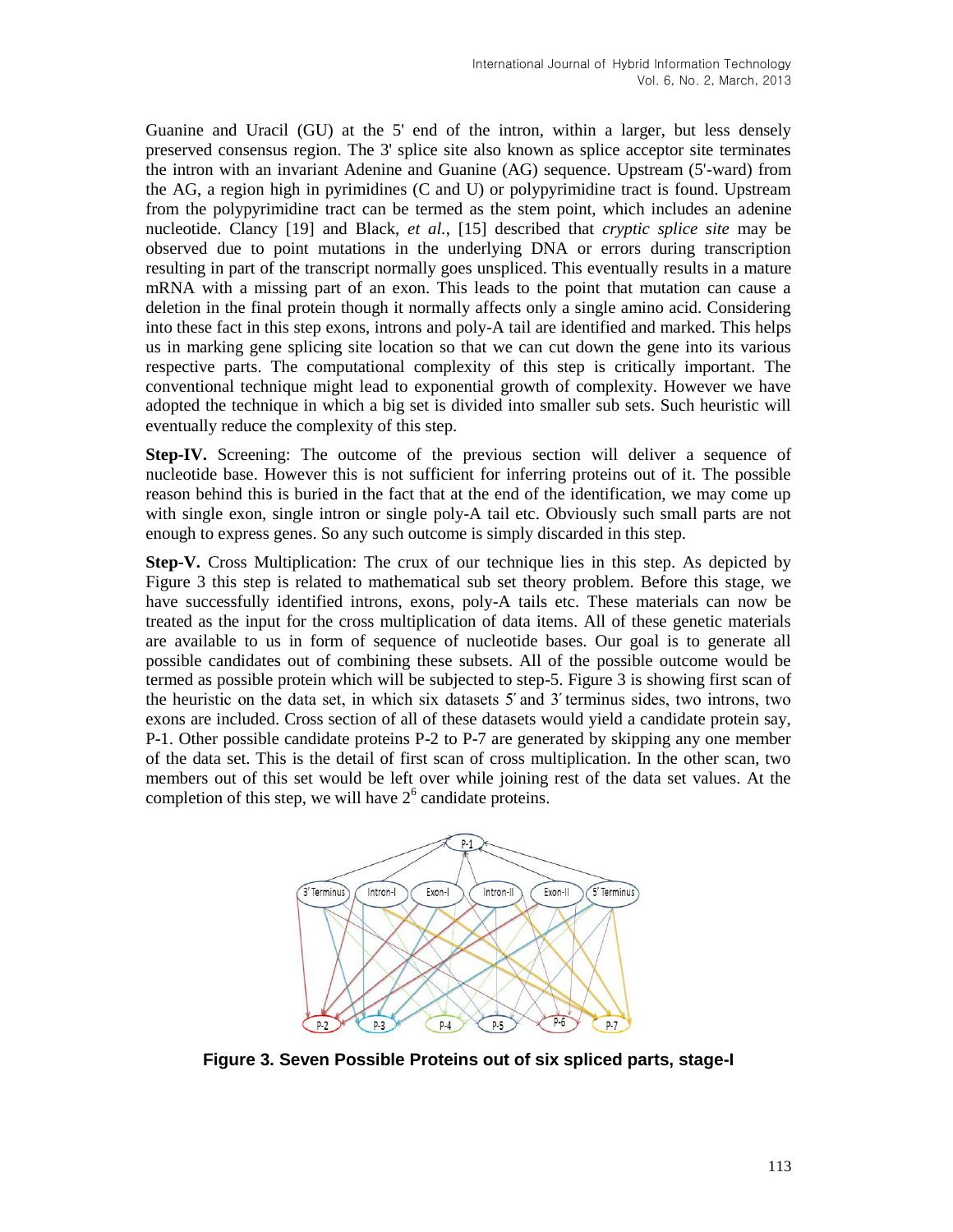**Step-VI.** API Hookup: There are various online tools available which can identify protein if some appropriate input is provided to them. At the end of the step-v, our technique will have a large number of candidate proteins. In this step, these candidate proteins will be examined by online tools like uniprot or swisprot. To speed up the process of automation, this technique will be hooked up to these online tools. Output of this step will list down all of the possible proteins which can be generated from a given DNA material.

### **3. Results and Discussion**

We deliver in this section theoretical result achieved in this study. We have developed a computational heuristic providing an insight into how to solve one part of the famous C-value enigma. The algorithmic heuristic is based upon the various alternative splicing strategies. These strategies need to be elaborated in context of the result in this section for the benefit of the reader. Strategies includes Wild Type splicing, Exon Skipping, Intron retention mode, Alternative 3' site  $(3')$  splice site switching) and Alternative 5' site  $(5')$  splice site switching). Alternative selection of promoters, Alternative Poly-A sites. Alternative selection of cleavage or polyadenylation sites, exon cassette mode. Alternative selection of promoters include myosin primary transcript. Alternative selections of cleavage include tropomyosin. Transposase primary transcript and troponin primary transcript are examples for intron retention mode and exon cassette mode respectively.

We shall explain our technique by an example. The first strategy is related to exon skipping. In male *drosophila dsx* gene there have been observed six exons. Among these exon located at  $4<sup>th</sup>$  position is skipped while the others are merged to form the mRNA. This mRNA is responsible for encoding a transcriptional regulatory protein. Another example is related to female drosophila dsx. In this case the last two exons situated at fifth and sixth position are skipped while the other exons are combied to transcript mRNA needed for female development. Moreover *polyadenylation* signal in exon four also emboss a cleavage at that stipulated location. The intron upstream from exon 4 carries a polypyrimidine tract which doesn't match the consensus sequence, so that U2AF proteins bind poorly to it without assistance from splicing activators. This 3' splice acceptor site is therefore not used in males. However on the female side, it produce the splicing activator Transformer (Tra). The SR protein Tra2 is produced in both sexes and binds to an ESE in exon 4. If Tra is present, it binds to Tra2 and also to another SR protein, develops a complex that assists U2AF proteins in binding to the weak *polypyrimidine* tract. U2 is recruited to the associated branch point, and this leads to inclusion of exon 4 in the mRNA.



**Figure 4. Exon Skipping in Alternative Splicing**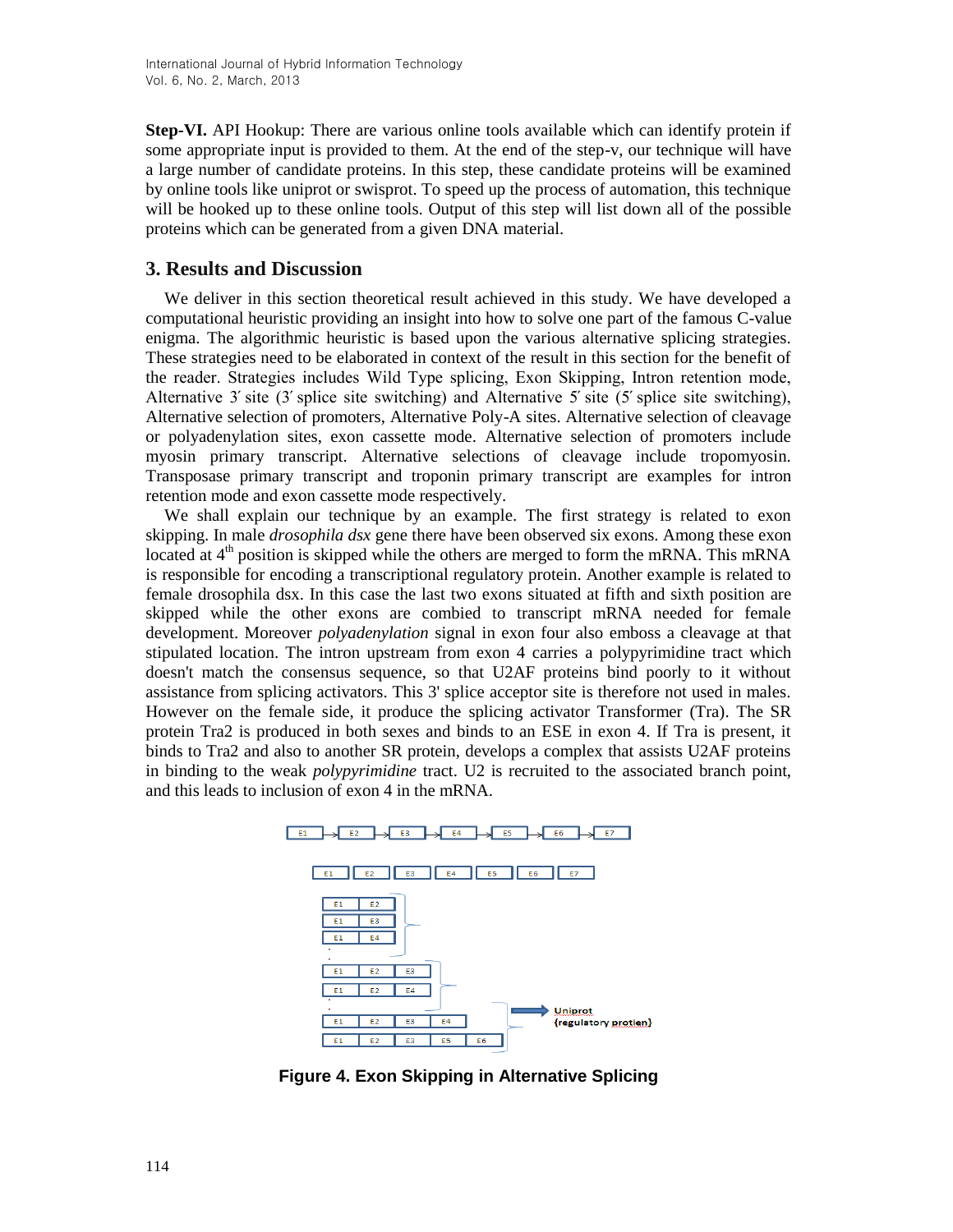In the Figure 4, one strategy, we have considered as a possible solution for the C-value enigma has been proposed. In *drosophila dsx* there are seven exons out of which many possible groups of exons can be formed. Among all of these only two mentioned in the last are valid proteins while the others are discard able.



Intron Retention in Somatic Cell in Drosophila

**Figure 5. Intron Retention in Alternative Splicing**

Another strategy discussed in the proposed algorithm is related to Intron retention. Figure 5 describe the regulation of drosophila P element splicing. In drosophila P element transcription is a good example to portray this application. The element P can be defined as the transposon which is restricted to the movement of in the genome of drosophila. The Intron retention has a distinction in both of the cases such that in somatic cells, third Intron is retained in translation which forbids transposase enzyme restricting somatic transposition. However in sex cells, all of the P element introns are skipped during expression of transposase. The exon upstream counted from the  $3<sup>rd</sup>$  Intron bears a regulatory sequence inhibiting its splicing in somatic cells. P element somatic inhibitor binds in the exon upstream from Intron 3 with U1 snRNP which binds to two pseudo 5 terminus sites. Moreover the regulatory region also bears binding sites for proteins including P element somatic inhibitor.

## **References**

- [1] R. J. Britten and E. H. Davidson, "Repetitive and non-repetitive DNA sequences and a speculation on the origins of evolutionary novelty", Quarterly Review of Biology, **(1971)**, pp. 111-138**.**
- [2] T. R. Gregory, "The C-value enigma in plants and animals: a review of parallels and an appeal for partnership", Annals of Botany, vol. 95, no. 1, **(2005)**, pp. 133-146**.**
- [3] T. R. Gregory, "Genome size and developmental complexity", Genetica, vol. 115, no. 1, **(2002)**, pp. 131-146.
- [4] T. R. Gregory, "Coincidence, coevolution, or causation? DNA content, cellsize, and the C-value enigma", Biological Reviews, vol. 76, no. 1, **(2001)**, pp. 65-101**.**
- [5] A. Wolffe, "Chromatin: structure and function", Academic Press, **(1998).**
- [6] Z. Zhan, J. Ren, Y. Zhang, R. Zhao, S. Yang and W. Wang, "Evolution of alternative splicing in newly evolved genes of Drosophila", Gene, vol. 470, no. 1, **(2011)**, pp. 1-6**.**
- [7] E. S. Lander, L. M. Linton, B. Birren, C. Nusbaum, M. C. Zody, J. Baldwin and D. Grafham, "Initial sequencing and analysis of the human genome", Nature, vol. 409, no. 6822, **(2001)**, pp. 860-921**.**
- [8] E. T. Wang, R. Sandberg, S. Luo, I. Khrebtukova, L. Zhang, C. Mayr and C. B. Burge, "Alternative isoform regulation in human tissue transcriptomes", Nature, vol. 456, no. 7221, **(2008)**, pp. 470-476**.**
- [9] M. Long, E. Betrán, K. Thornton and W. Wang, "The origin of new genes: glimpses from the young and old", Nature Reviews Genetics, vol. 4, no. 11, **(2003)**, pp. 865-875**.**
- [10] Q. Zhou and W. Wang, "On the origin and evolution of new genes—a genomic and experimental perspective", Journal of Genetics and Genomics, vol. 35, no. 11, **(2008)**, pp. 639-648**.**
- [11] A. Wakamatsu, J. I. Imai, S. Watanabe and T. Isogai, "Alternative splicing of genes during neuronal differentiation of NT2 pluripotential human embryonal carcinoma cells", FEBS letters, vol. 584, no. 18, **(2010)**, pp. 4041-4047.